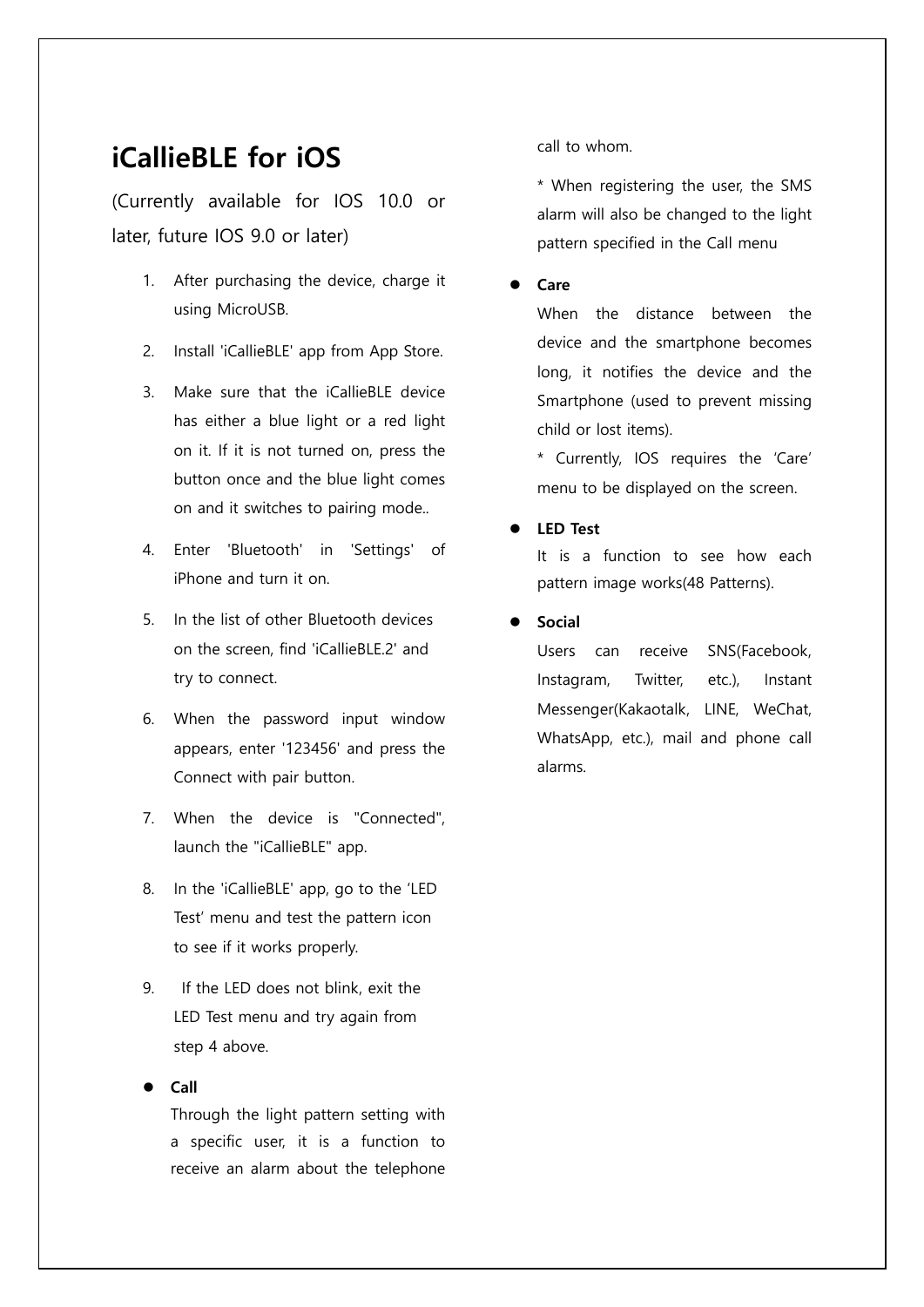## **iCallieBLE for iOS**

(현재는 IOS 10.0 버전 이상 사용 가능, 향후 IOS 9.0 이상도 지원예정)

- 1. 기기를 구입 후 MicroUSB를 이용하여 충전한다.
- 2. 아이폰의 App Store에서 'iCallieBLE' 앱을 설치한다.
- 3. iCallieBLE 기기에 파란 빛 혹은 빨간 빛이 1개가 켜져 있는지 확인한다. 만약 켜지지 않았다면 버튼을 한번 누르면 파란빛이 들어오며 페어링 모 드로 전환된다.
- 4. 아이폰의 '설정'에서 'Bluetooth' 항목 으로 들어간 후 On시킨다.
- 5. 화면의 기타 기기란에 주변에 있는 블루투스 기기 목록들이 나타나는데 'iCallieBLE.2'를 찾아서 접속 시도를 한 다.
- 6. 비밀번호 입력창이 나타나면 '123456' 을 입력 후 쌍으로 연결 버튼을 누른 다.
- 7. 기기가 '연결됨' 상태가 되면 'iCallieBLE' 앱을 실행시킨다.
- 8. 'iCallieBLE' 앱에서 LED Test 메뉴로 들어가 패턴 아이콘을 테스트하여 정 상적으로 동작하는지 확인해본다.
- 9. 만약 불이 깜빡이지 않는다면 LED Test 메뉴를 나갔다가 다시 들어오거 나 4번 항목부터 다시 시도해본다.

 $\bullet$  Call

누구에게 전화가 왔는지를 확인할 수 있도록 사용자와 빛 패턴을 설정하여 알림을 받을 수 있게 한다.

\* 사용자를 등록하면 SMS 알람도 Call 메뉴에서 지정한 빛 패턴으로 바뀜

 $\bullet$  Care

기기와 스마트 폰 간의 거리가 떨어지 면 기기와 스마트폰에 알림을 주는 메 뉴(미아방지나 분실물 방지용으로 사 용)

\* 현재 iOS에서는 Care메뉴가 화면에 나타나있어야만 동작함

- LED Test 각각의 패턴 이미지가 어떻게 동작하 는지 볼 수 있는 메뉴
- **•** Social SNS(Facebook, Instagram, Twitter 등) 나 메신저(Kakaotalk, LINE, WeChat, WhatsApp 등), 메일이나 전화알람을 받을 수 있다.